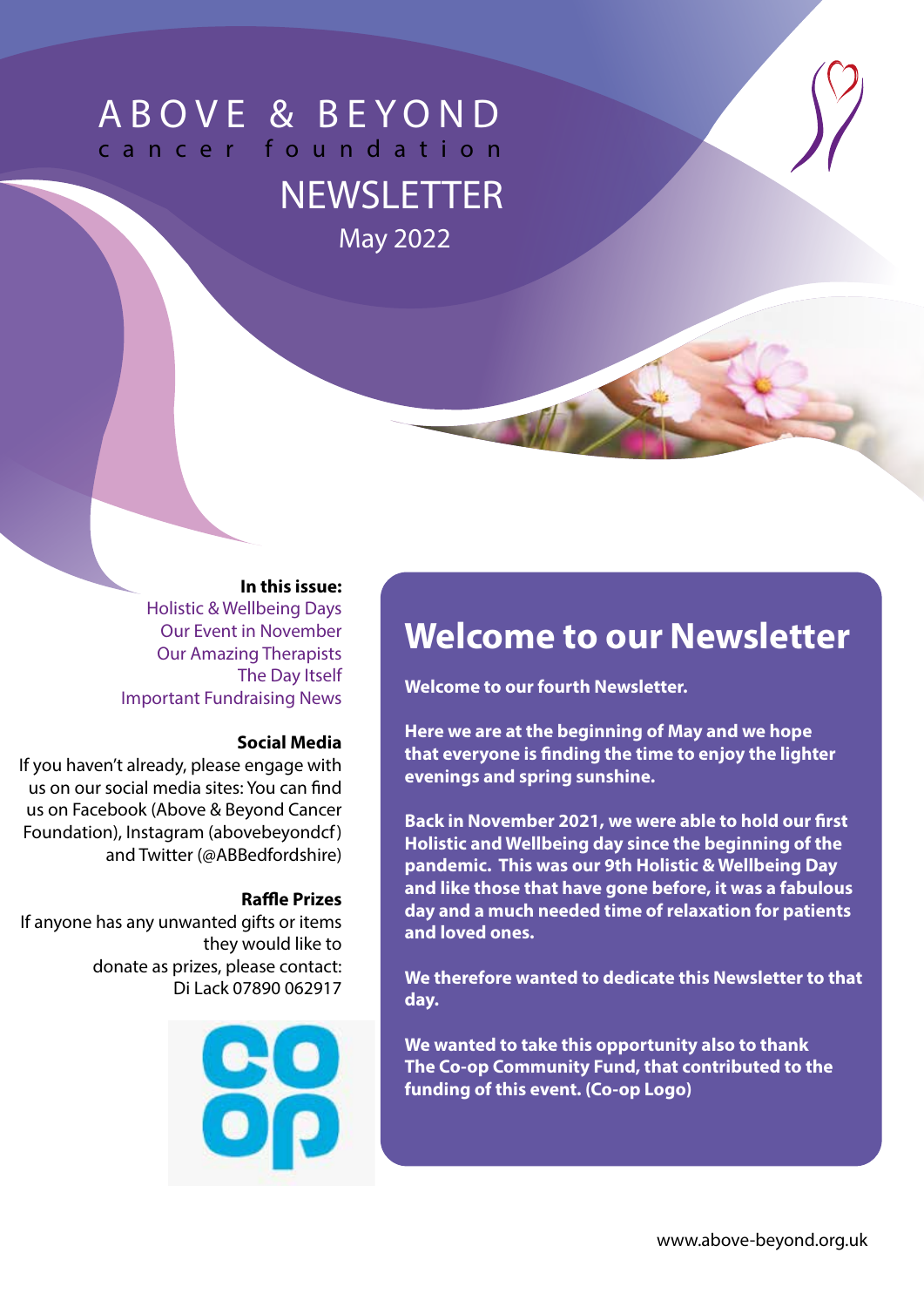

### **Holistic & Wellbeing Days**

We first started holding our Holistic & Wellbeing Days (previously known as Pamper Days) back in 2015 and were fortunate enough to hold them in the beautiful surroundings of Moggerhanger House in Bedfordshire. A beautiful local attraction and venue, set in stunning grounds with the beautiful Bedfordshire vista on full display. However, in 2018 we had to make the decision to move away from this amazing venue, due to increase in numbers and accessibility issues.

Upon looking at different venues in the local area, Wyboston Lakes resort (WBL), not only met all of our needs with regards to capacity and accessibility, but also held a wonderful attitude in wanting to help charities in the local community. We are so honoured to be able to hold our events at this venue and we count ourselves truly lucky to have such a wonderful relationship with this organisation. During the pandemic WBL underwent a refurbishment and we were lucky enough to be one of the first organisations to use the newly designed space.



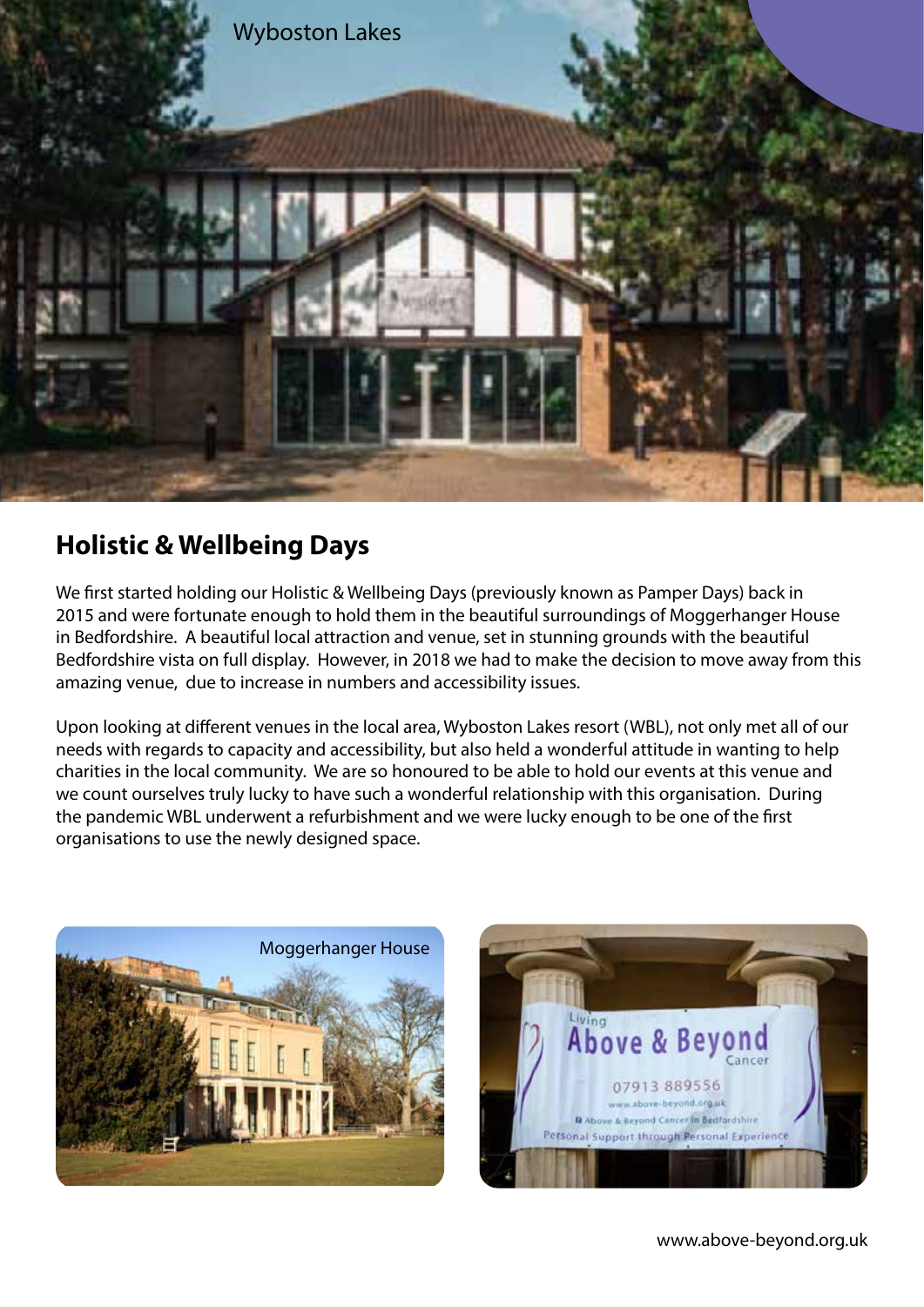

## **Our Event in November**

Our event was held within The Salix Suite, which is a dedicated conference area. As we do with all of our events, we put our stamp on the area to make patients and their loved ones feel relaxed and secure.

On arrival those that attended were welcomed into our Lounge Area where they could relax while being served tea/coffee and be offered a variety of gourmet biscuits and fruit

Due to the ongoing pandemic, we still had in place Covid-19 protocols, including mask wearing, hand sanitising and social distancing, which thankfully did not detract from the day, and provided a safe haven for all those that attended

The day itself consisted of morning and afternoon appointments with cancer patients experiencing a range of pre-booked holistic therapies. The therapies on offer included Reflexology, Back & Shoulders Massage, Manicure and Pedicure, full facials, Indian Head Massage and Reiki. At previous events, we have been able to hold a relaxation session, but due to Covid Protocols, these were suspended on this occassion, but we hope to offer these again in the future.

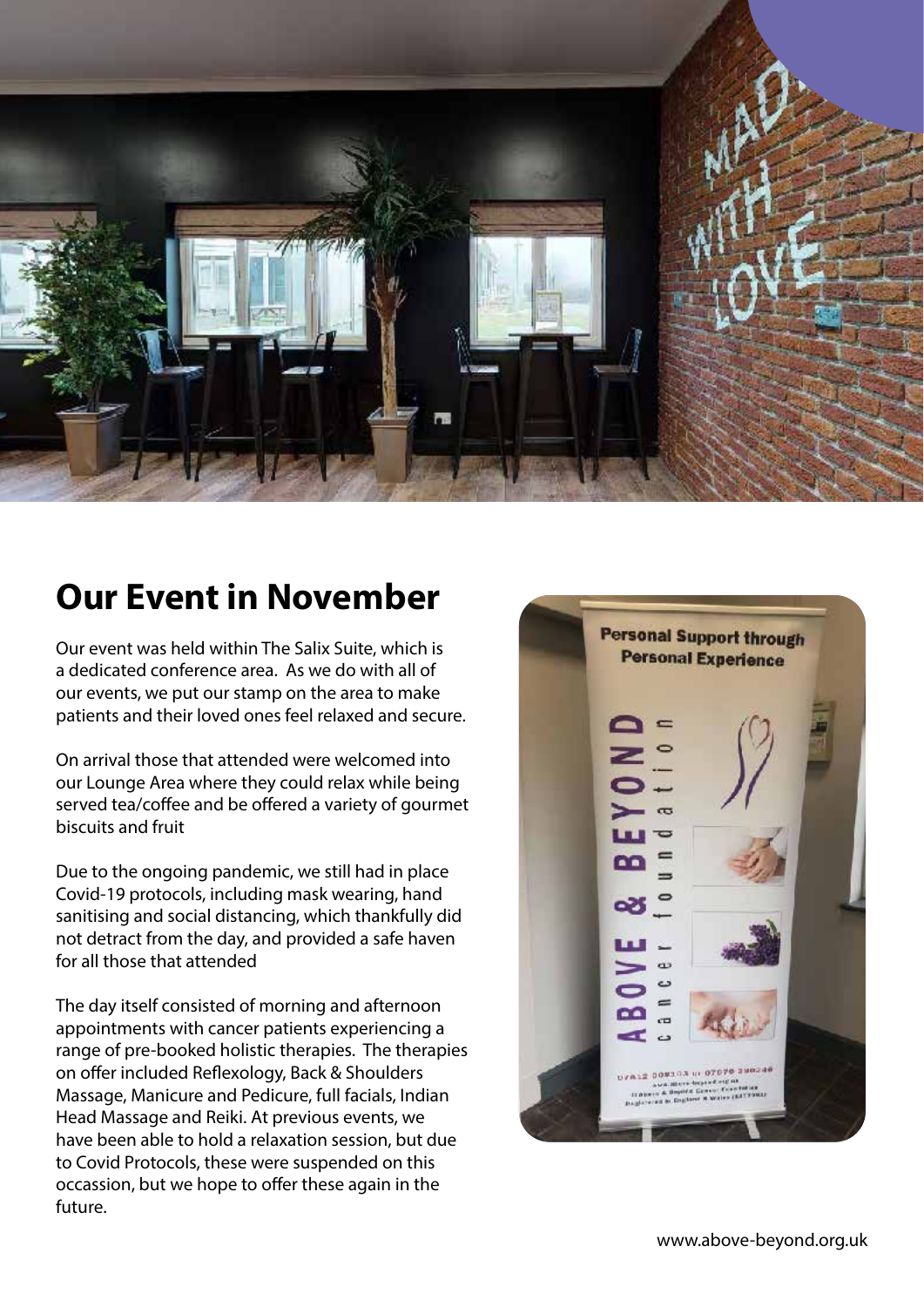# **FUNDING RECOG-Our Amazing Therapists**

As a charity, we are so grateful for the amazing group of therapists and salons that work closely with us in providing these much needed therapies to our patients. Altogether, we had 14 therapists running sessions. These therapists and their organisations are listed opposite.

These amazing people give their services and time free of charge. We would not be able to put on these events without them.

We are indebted to their commitment and care in supporting us at these events. They provide local cancer patients an opportunity to breathe, relax and unwind.

## **Our 14 Therapists**

Melissa Crane, TLC, Biggleswade Luci Cutress, TLC Biggleswade Jenny Warriner , Polish On, Polish Off Vanessa Fielding, Sandy Sports Therapy Abigail Mackenzie, Freedom Holistic Sammie Jackson, Chic House Elaine Stead, Ready Steady Therapy Vickie Wood, Vickie Wood Therapies, Wrest Park Izzy Coward, IC Wrestlingworth Clare Baker, Clare Baker Beauty, **Wootton** Fay Jellis Alison Huckle, Solesoother Reflexology Sarah Annis, Sarah Annis Reflexology





Andrea Cooper, Orchard Therapies

### **CONTACT US**

If you would like to contact us, please call Karen Chin in the first instance on 07812 008103 who will be able to assist.

Please let us know what items you would like to see in forthcoming editions of the Newsletter. Drop an email to Jayne (jayne@above-beyond.org.uk)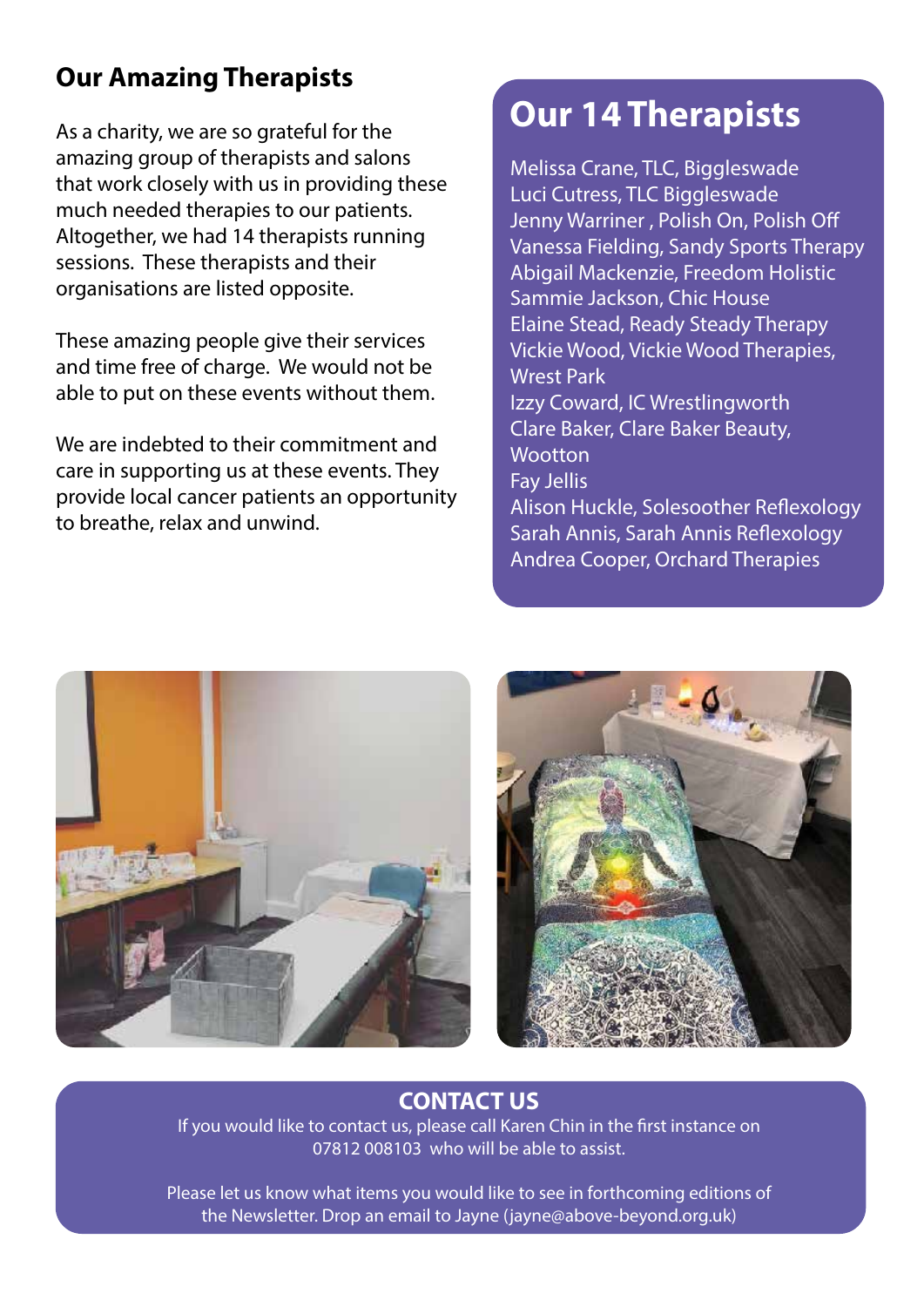*"We really enjoy raising funds for your foundation"*

### **The Day Itself**

We had the honour of helping 24 patients and 17 loved ones during the day, with each patient receiving three therapies. Loved ones also received a therapy of their choice.

Upon leaving us, each patient was presented with our Goody Bag, which consisted of chocolates, candles, toiletries, creams and a Tropic Wash Pebble. We would also like to take this opportunity to thank MollyMay from Potton who provided a shawl/wrap and woollen gloves at substantially reduced rates. We are truly grateful for their continued support.





Our Holistic & Wellbeing events cost just under £3,000, (which we anticipate will increase due to rising costs) and we aim to hold two per year. We would like to thank everyone that raises money for us, as this enables us to continue to hold these wonderful events and give patients and their loved ones much needed 'pampering' that they so richly deserve. Here's to the next one!